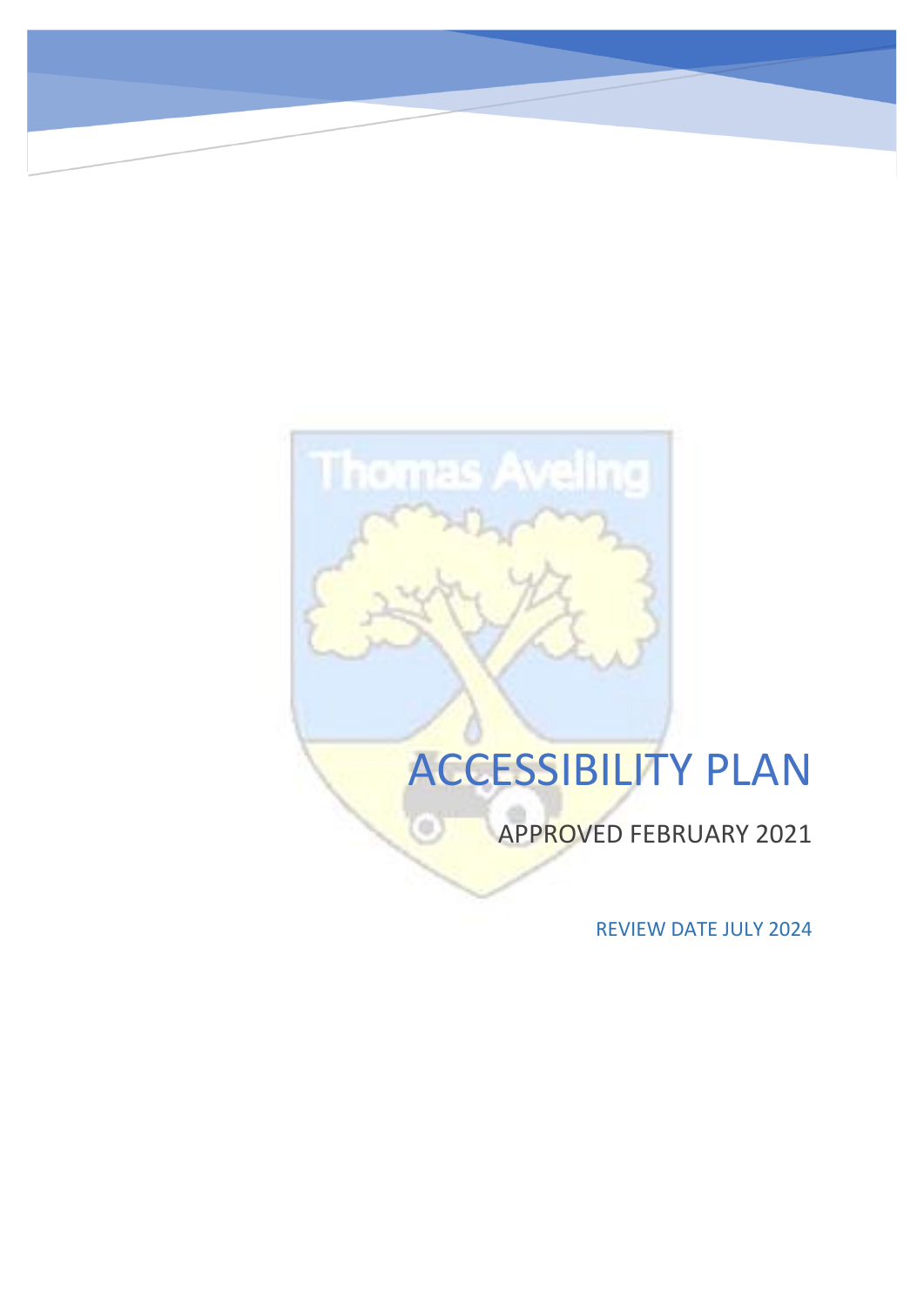## **The School Accessibility Plan**

The School Accessibility Plan contains relevant actions that meet the requirements of the Equality Act to:

- Increase access to the curriculum for students with a disability, modifying the **curriculum** as necessary to ensure that students with a disability are as equally, prepared for life as are the able-bodied students; (If a school fails to do this they are in breach of their duties under the Equalities Act 2010); this covers teaching and learning and the wider curriculum of the school such as participation in after-school clubs, leisure and cultural activities or school visits.
- Improve and maintain access to the **physical environment** of the school, adding specialist facilities as necessary  $-$  the school considers the needs of students, parents and visitors with physical difficulties and sensory impairments when planning and undertaking future improvements. The Thomas Aveling Accessibility Plan considers how access is to be improved for students with disabilities, staff and visitors to the school within a given timeframe and anticipates the need to make reasonable adjustments to accommodate their needs where practicable.
- Improve the delivery of **written information** to students, staff, parents and visitors with disabilities; examples might include hand-outs, timetables, textbooks and information about the school. The school recognises and values a parent's knowledge of their child's disability and its effect on their ability to carry out everyday activities and respects the parent's and child's right to confidentiality.

### **Curriculum**

The SEND Code of Practice  $0 - 25$  (September 2014) underpins the identification and support of students with Special Educational Needs and Disabilities at the Thomas Aveling School. The Code of Practice identifies that "All teachers are teachers of students with special educational needs." The Code of Practice clearly acknowledges the importance allocated to the teacher with regards to SEN. Ouality First Teaching is an essential element of addressing and supporting students with SEN in their classes. All Departments at the School have been asked to complete a Provision Map identifying how they can differentiate and support students in their lessons, this has four broad areas of need.

The four Broad Areas of Need (SEND COP 2014) for which the school is responsible for planning provision:

- Communication & Interaction
- Cognition & Learning
- Social, Emotional & Mental Health Difficulties
- Sensory and/or physical needs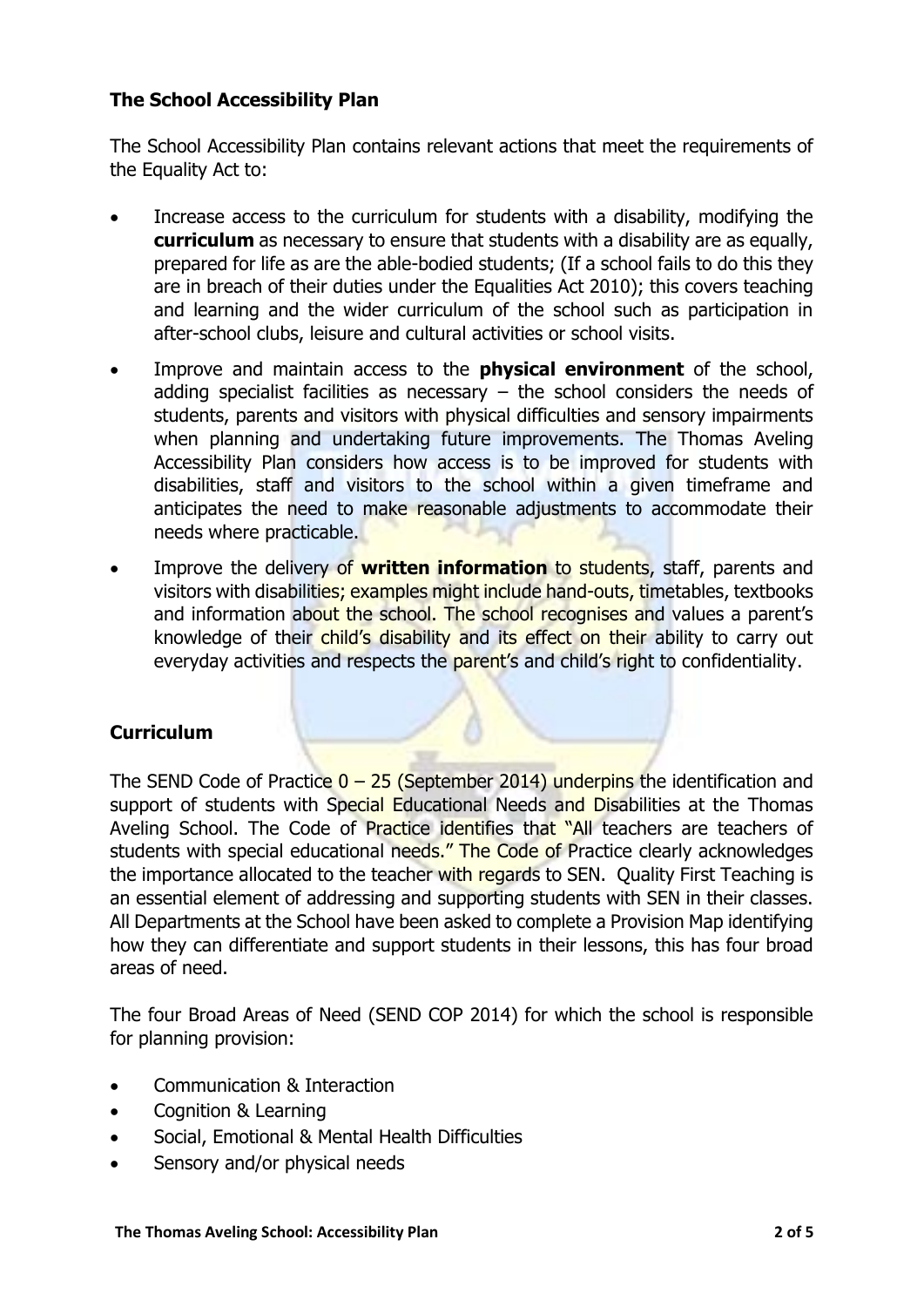The Special Educational Needs Department includes the SENCo, Assistant SENCo and an Administrative Assistant. The EAL TAs work with students who have difficulties with English and they also work closely with curriculum staff to help differentiate the curriculum itself.

The School has a specialist unit for students with Hearing Impairment (HI). The HI Support Team is led by an HI Specialist Teacher and trainee specialist teacher and includes designated LSA staff. Our HI students can join in with most activities in most lessons. Where students need extra time either before or after specific lessons to embed technical understanding or language, they are withdrawn from lessons for 1:1 or small group work. In addition to this:

- Teachers use specialist equipment to broadcast straight to HI receivers worn by children with HI
- Classrooms in most subjects are fitted with the Soundfield system.

We will start screening and testing any students who may require Access Arrangements for their Public Examinations from term 4 of Year 9. We will determine whether a student has a substantial long-term impairment that will cause them a significant disadvantage in academic performance in comparison to the majority of their peers. We will be able to offer reasonable adjustments in the form of Access Arrangements regulated by the Joint Council for Qualifications that will create a level playing field' and allow students to achieve their full potential. These arrangements can include a Reader, Scribe, Extra Time, Supervised Rest Breaks, Use of word processor, Prompter, Modified/Enlarged/Coloured papers, Practical Assistant, and working in a smaller room.

## **The Physical Environment**

Improving the physical environment of the school to increase the extent to which students, adults and members of staff with disabilities can use the school facilities and resources. The main improvements include:

- 1. All corridors and classrooms (except specialist labs) are carpeted helping with acoustics around the buildings.
- 2. The main assembly hall has the Soundfield system to allow all to fully participate in weekly assemblies.
- 3. Main entrance doors to the school are automatic slide doors to aid access into the main school building.
- 4. Two 'Evac Chairs' have been installed for evacuation of students with physical disabilities on first and second floor landings.
- 5. Improvements to paths to assist students and staff with mobility issues to gain entrance/exit to school fields during breaks plus to assist during fire alarm evacuations. Ramps to changing rooms and multiplay areas have been installed.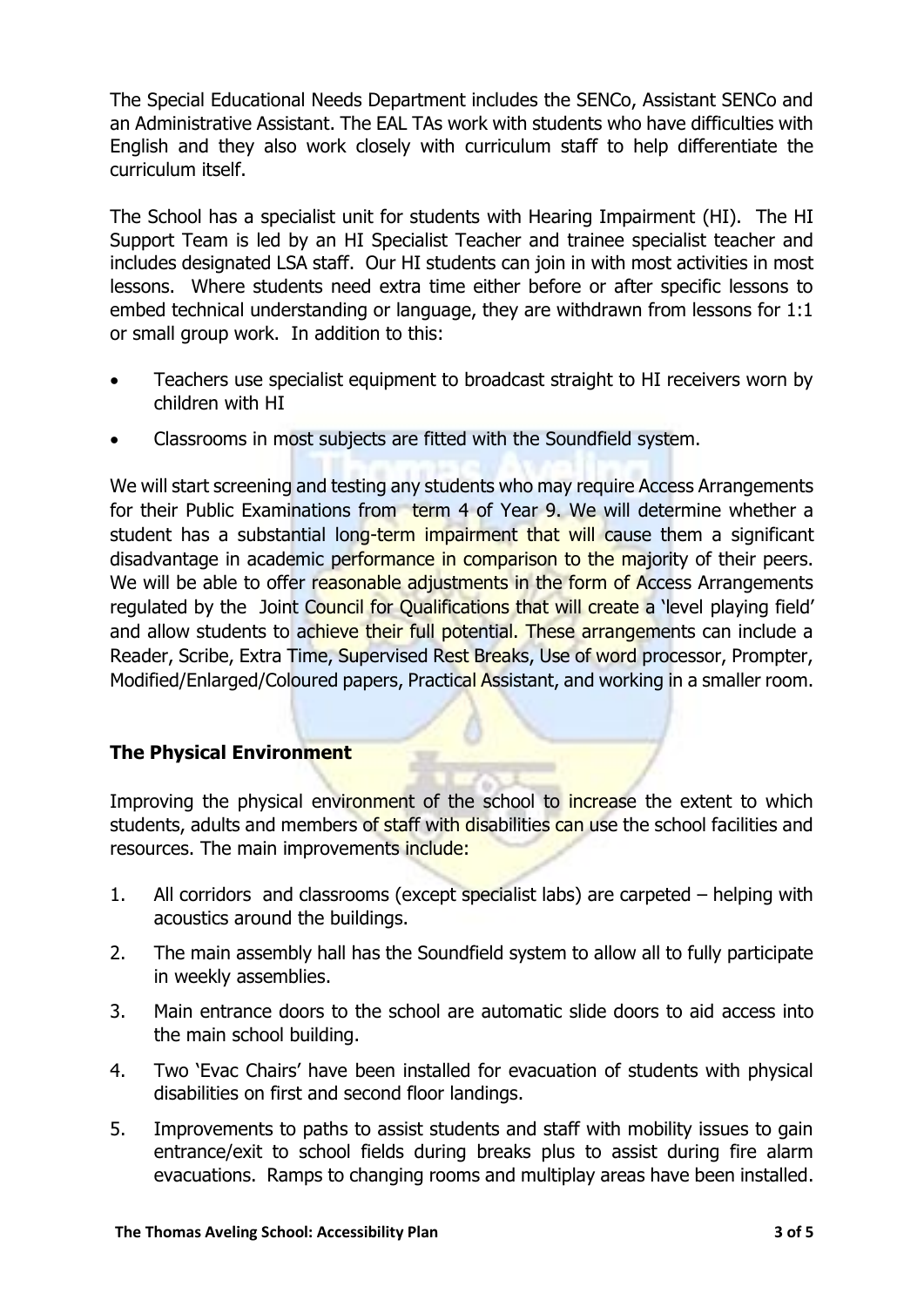- 6. Additional disabled toilets have been provided.
- 7. Visual fire alarms for HI students.
- 8. Specialist equipment has been purchased such as talking scales and label recorder and reader.
- 9. New blackout blinds have been installed in every classroom. These will improve quality of blackout achievable particularly for those students with visual impairments when IWB projectors are used for teaching and learning.
- 10. Programme of redecoration of teaching classrooms to improve environment and light quality.
- 11. Contrasting edges to steps are regularly redone.
- 12. Banisters on stairs now extend so that they begin before the top of the stairs and extend beyond the end of the stairs.
- 13. All desks are currently the same height throughout the school. Specialist furniture will be purchased when required.

### **Written Information**

The Thomas Aveling School is committed to improving the delivery **of information which is provided in writing** to students, parents and other stake holders.

- All letters sent from school are in same font, chosen for clarity and ease of reading.
- Specific coloured paper and coloured hand-outs are provided for students experiencing visual stress due to Dyslexia or Irlen Syndrome to reduce the impact of their visual barrier.
- The SEN Department can provide overlays for students who have been diagnosed with Irlen Syndrome.
- The Head of the HI Unit will provide regular CPD for teaching and support staff on the difficulties that students with Hearing Impairments experience, and how they can be addressed.
- Students who have difficulties in presenting work that is legible are supported to improve their handwriting by the SEN Department. Laptops are also loaned out where necessary to aid speed and accuracy of work at both KS3 and 4.